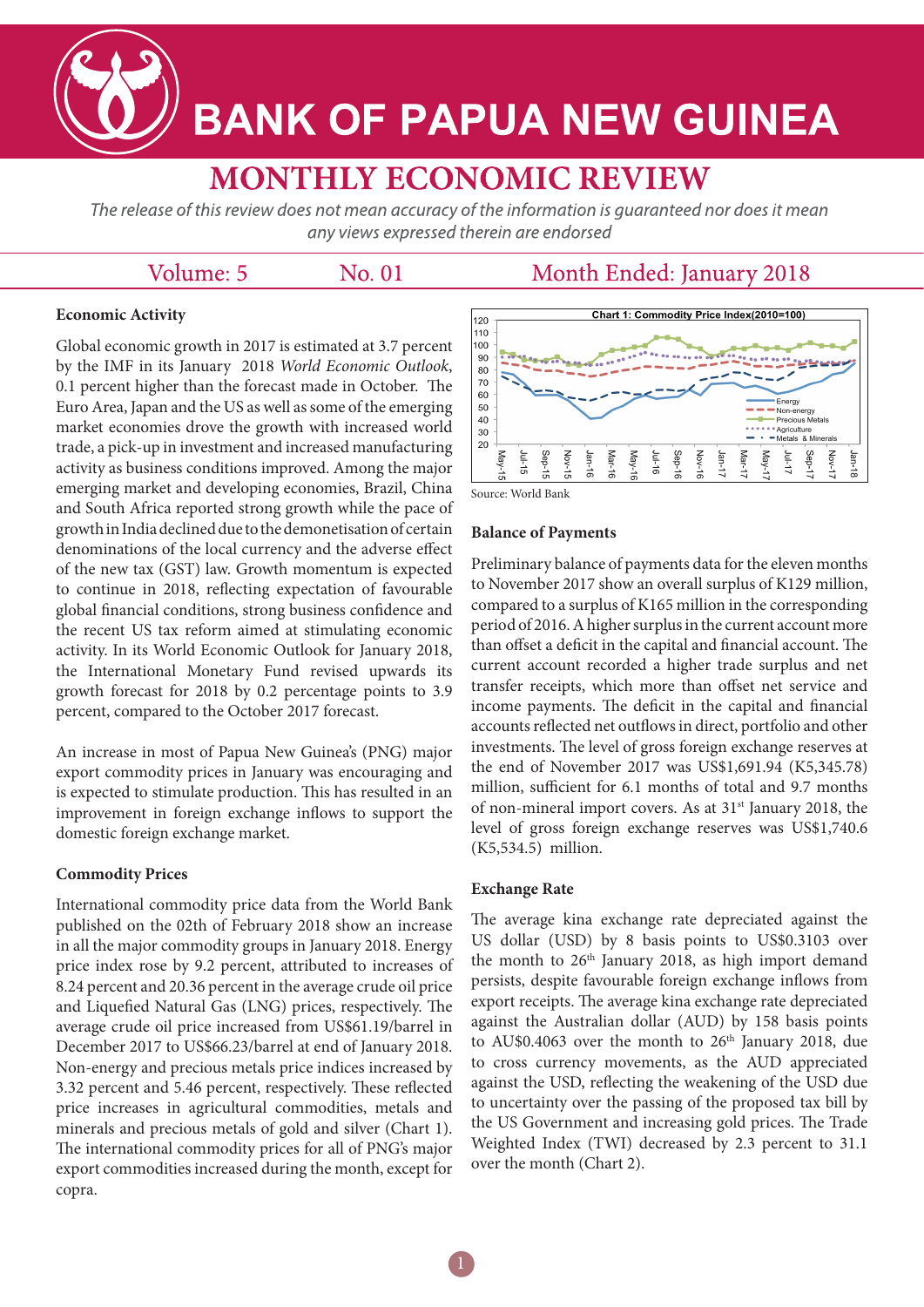

#### **Inflation**

Annual headline Retail Price Index (RPI) for the twelve months to December 2017 increased by 1.9 percent, compared to an increase of 2.3 percent over the twelve months to November 2017. There were price increases in the 'Food' and 'Rents, Council charges, fuel/power' expenditure groups and 'Motor vehicle operation (petrol only)' expenditure subgroup, which more than offset a decrease in the 'Drinks, tobacco, and betelnut' group. Annual RPI excluding seasonal items and RPI excluding seasonal items and fuel increased by 8.0 percent and 7.7 percent, respectively, over the twelve months to December 2017 (Chart 3). Quarterly headline RPI decreased by 0.8 percent, while the monthly headline RPI increased by 2.1 percent for December 2017.



#### **Domestic Interest Rates & Monetary Aggregates**

Over the month to 26<sup>th</sup> January 2018, the Central Bank Bill (CBB) rate for the 28-day term decreased to 1.40 percent from 1.41 percent, while the rate for the 63-day term was 2.35 percent in the second week of January 2018. There was no allocation at the auction for the other terms. At the Treasury bill auction, the 182-day and 273-day rates remain unchanged at 4.73 percent and 6.76 percent, respectively, while the 364-day rate increased to 8.04 percent from 8.03 percent. For same period, there were mixed movements in the weighted average interest rates for wholesale deposits above K500,000. The weighted average rate for the 60 day and 90-day terms increased to 0.24 percent and 1.46 percent, respectively, from 0.06 percent and 0.27 percent. The 180-day term was 0.89 percent, while the 30-day term remained at 0.20 percent (Chart 4).



Broad money supply decreased by 0.9 percent over the year to December 2017, compared to an increase of 10.9 percent in the corresponding period of 2016. This was mainly due to decreases in net claims on Government and private sector credit. Monetary base decreased by 16.6 percent over the year to December 2017, compared to an increase of 24.4 percent in the corresponding period of 2016. This was mainly due to a decrease in commercial banks deposits held at the Central Bank.

Commercial bank lending to public non-financial corporations, other financial corporations and other resident sectors increased by K10.2 million to K12,624.8 million from end of December 2017 to week-ending 26th January 2018. This mainly reflected advances to the service, retail and other business sectors. During the same period, the weekly average lending by banks increased by 0.2 percent to K12,581.9 million. Deposits at commercial banks decreased by K130.0 million to K20,980.2 million between December 2017 and 26th January 2018, reflecting withdrawals mainly by the Government, manufacturing and mining and petroleum sectors. Over the year to  $26<sup>th</sup>$ January 2018, the weekly average deposits decreased by 2.5 percent to K20,954.9 million.

#### **Monetary Policy**

The Bank maintained its policy signalling rate, the Kina Facility Rate (KFR), at 6.25 percent for the month of January 2018.